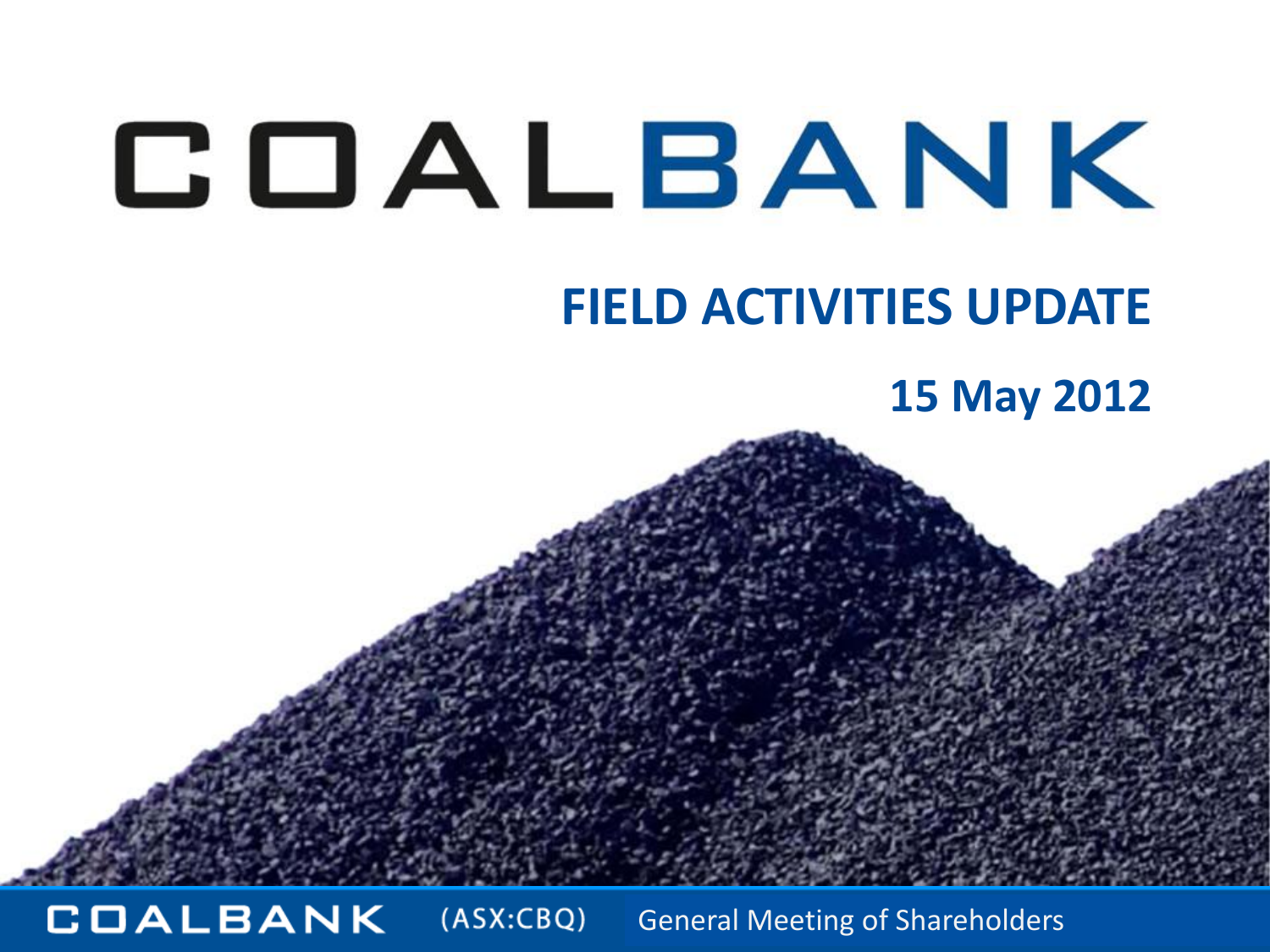### General Disclaimer

- **This document has been prepared by COALBANK Limited (the Company) to provide existing and** prospective investors in COALBANK Limited with an update on the Company and its operations.
- **This presentation, including the information contained in this disclaimer, does not constitute an offer,** invitation or recommendation to subscribe for or purchase any security and neither the presentation, disclaimer nor anything contained in them forms the basis of any contract or commitment. This presentation does not take into account your individual investment objectives, financial situation or particular needs. You must not act on the basis of any matter contained in this presentation, but must make your own assessment of the Company.
- No representation, express or implied, is made as to the fairness, accuracy, completeness or correctness of information contained in this presentation, including the accuracy, likelihood of achievement or reasonableness of any forecast, prospects, returns or statements in relation to future matters contained in the presentation ("forward-looking statements"). Such forward-looking statements are by their nature subject to significant uncertainties and contingencies and are based on a number of estimates and assumptions that are subject to change (and in many cases are outside the control of COALBANK Limited and its directors) which may cause the actual results or performance of COALBANK Limited to be materially different from any future results or performance expressed or implied by such forward-looking statements.
- **The maximum extent permitted by law, none of COALBANK Limited, or their related corporations,** directors, employees or agents, nor any other person, accepts any liability, including, without limitation, any liability arising from fault or negligence, for any loss arising from the use of this presentation or its contents or otherwise arising in connection with it.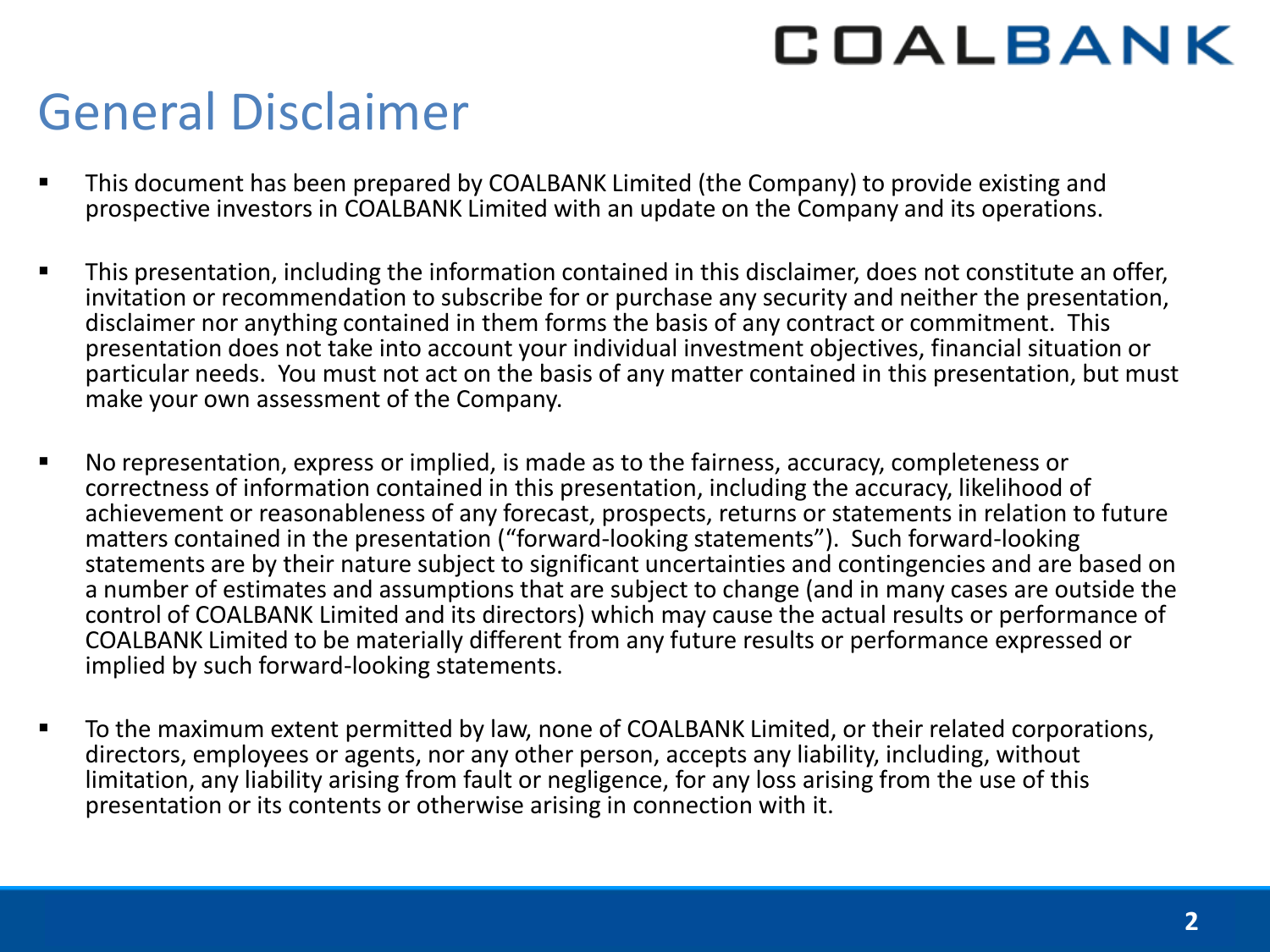#### Queensland: Emerging Projects and Infrastructure



Source: ABARE and company public presentations/media.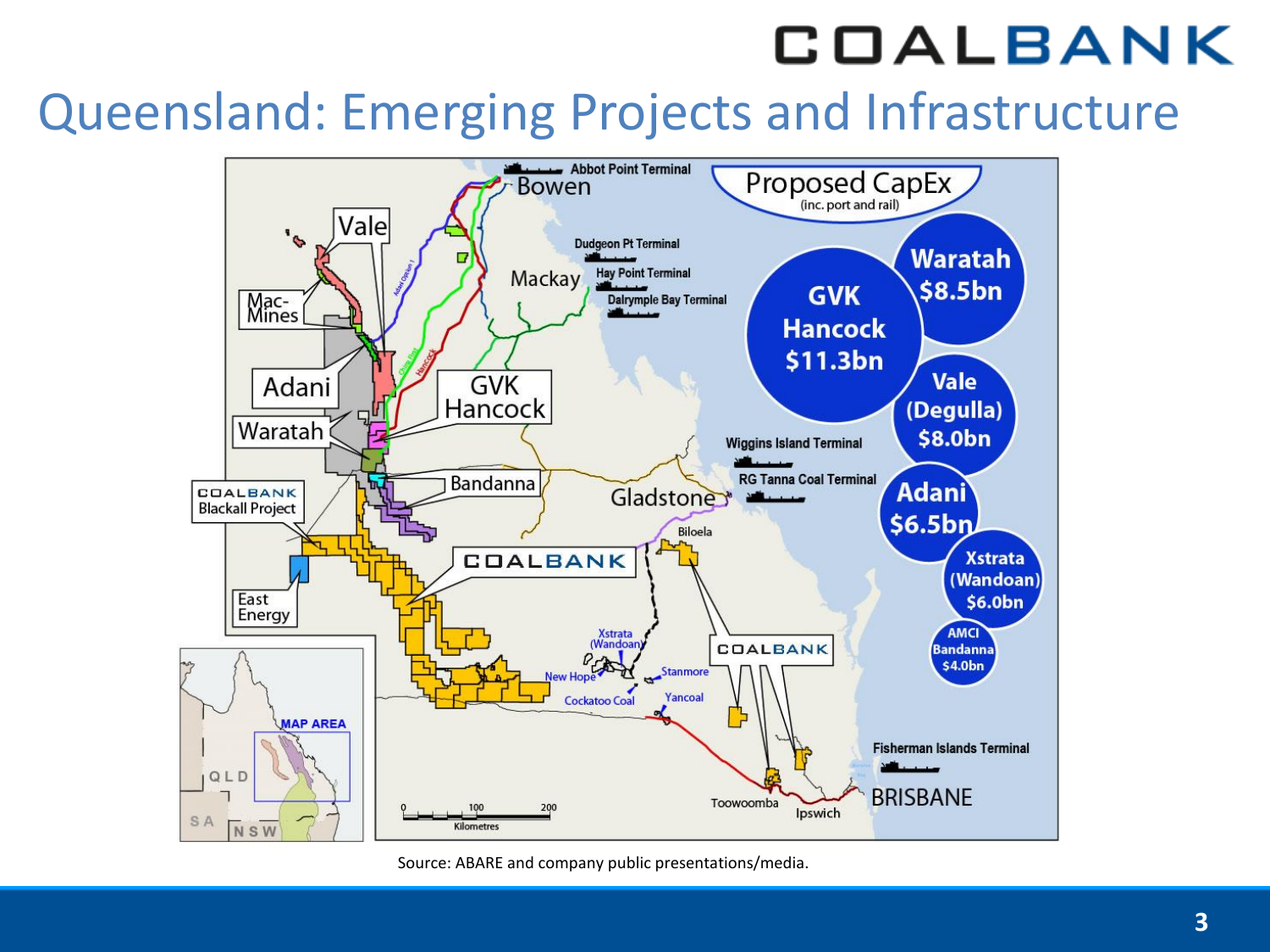## Blackall Project – Borehole and Section Location Plan



#### **Resource Evaluation Drilling Phase**

- Completed on time and on budget
- 76 holes drilled (of which 16 were partially cored for sample analysis)
- 7378 metres drilled in total (878 metres cored)
- Drilling data under analysis for coal resources evaluation in accordance with JORC criteria

#### **Blackall Project Next Steps**

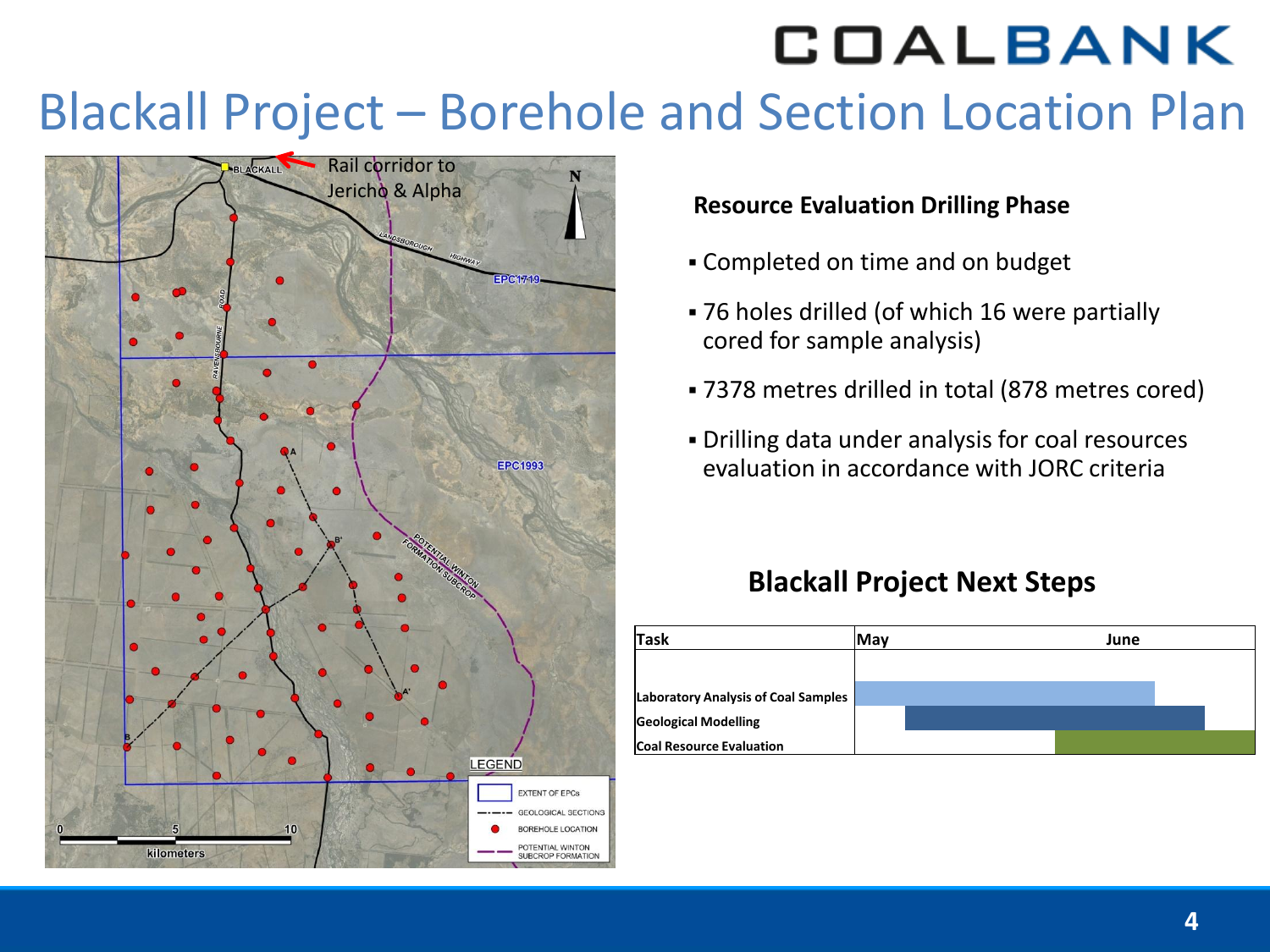## Cross section AA' (NNW – SSE)

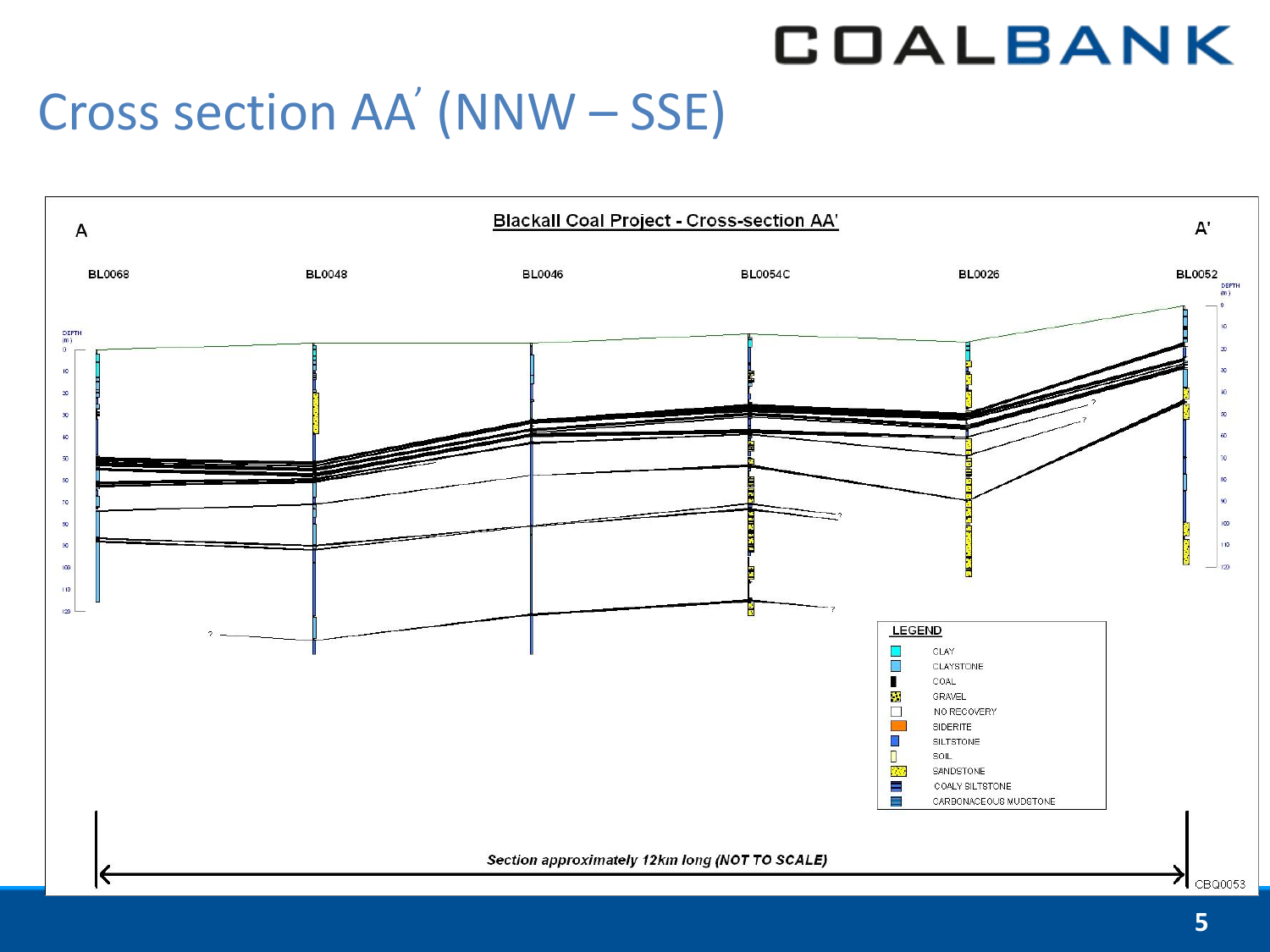## Cross Section BB' : West - East Seam Correlations

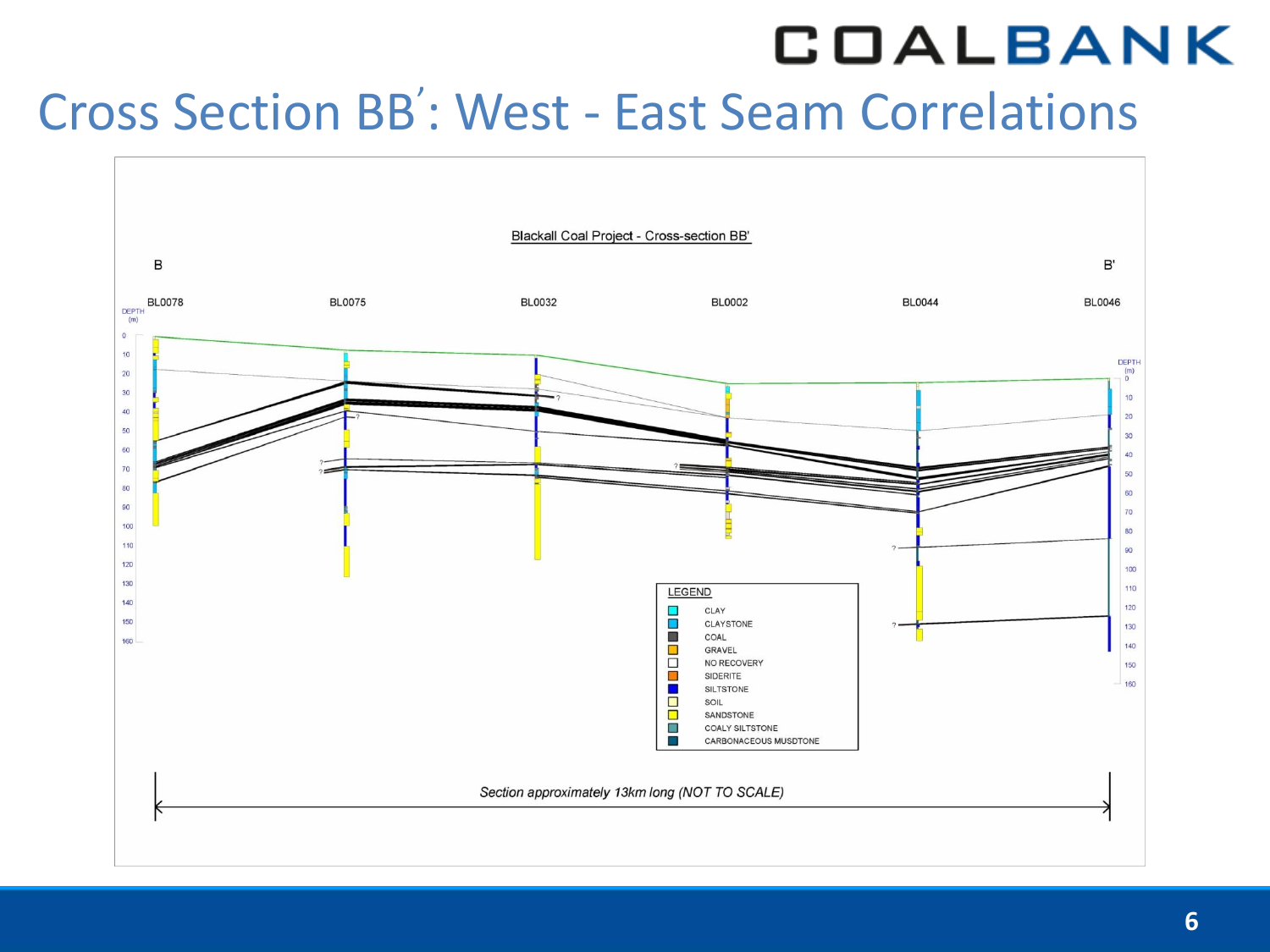### Harvest Metals – Potential Farm-out/Spin-off

- Independent Expert's Report released February 2012
- JV approaches received on Chillagoe and Mount Morgan projects
- Discussions with potential partners for Chillagoe and Mount Morgan Projects continue
- Site visits with potential partners in progress
- Potential *in specie* distribution of Harvest Metals to be considered